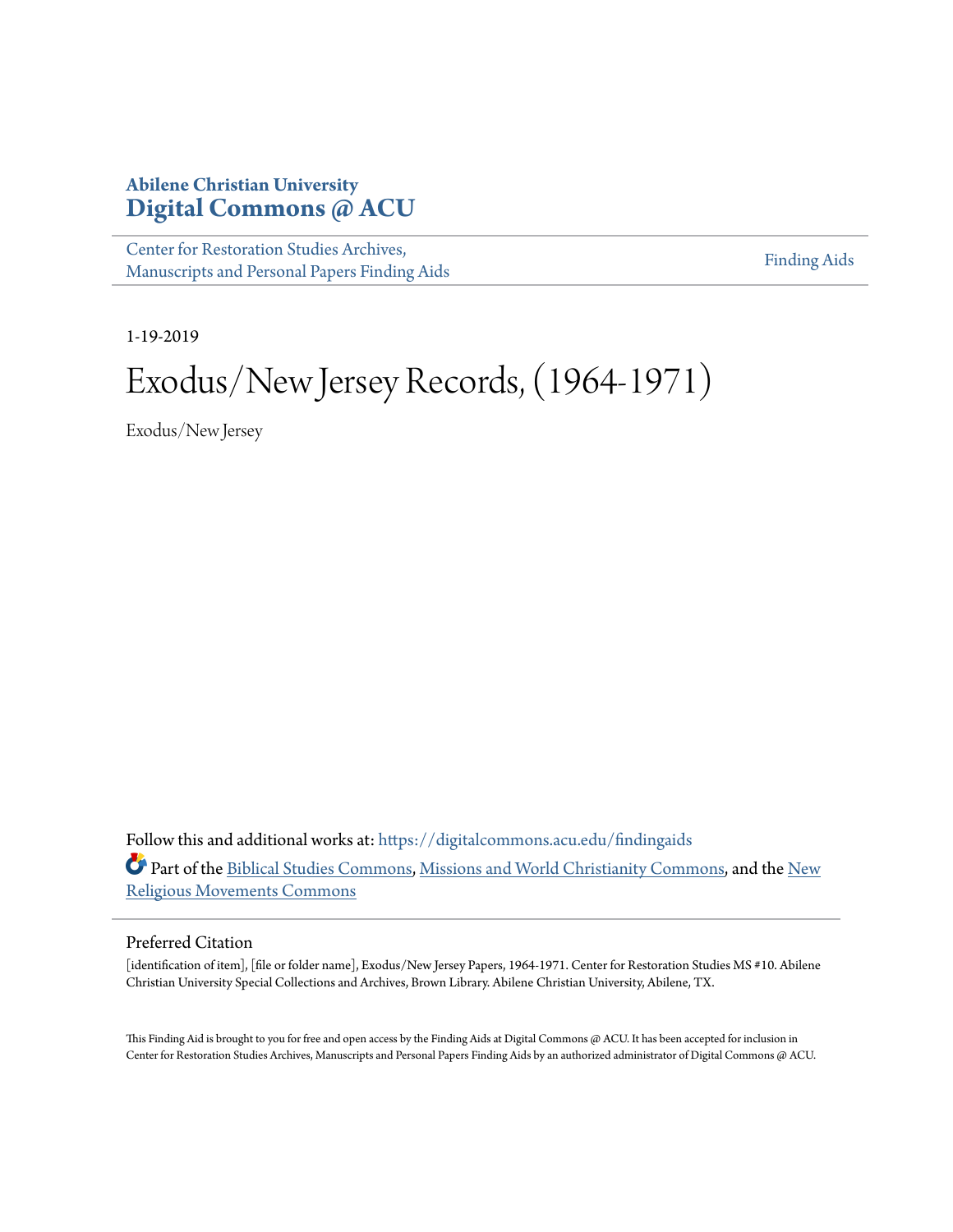# **Exodus/New Jersey Records, (1964-1971)**

Center for Restoration Studies Manuscripts #10

Abilene Christian University Special Collections and Archives Brown Library Abilene Christian University Abilene, TX 79699-9208

19 January 2019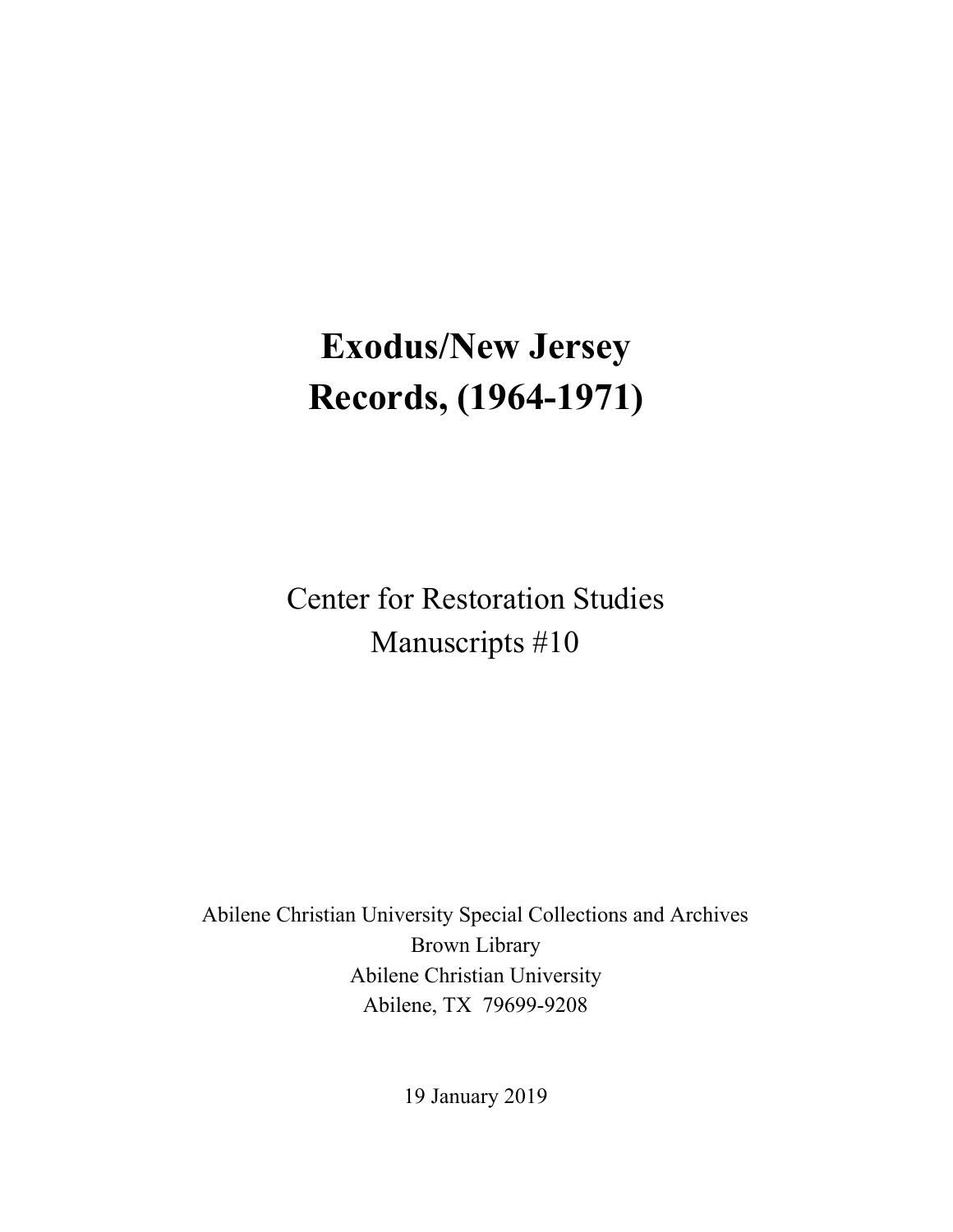### **About this collection**

**Title:** Exodus/New Jersey Records (1964-1971)

**Creator:** Golf Course Road Church of Christ, Midland, Texas

**Identifier/Call Number:** Center for Restoration Studies Manuscripts #10

**Physical Description:** 0.5 linear feet (1 box)

**Dates (Inclusive):** 1964-1971

**Dates (Bulk):** 1964-1971

**Location:** Center for Restoration Studies

**Language of Materials:** English

**Scope and Content Note:** This collection contains materials concerning and produced by the Exodus/New Jersey missionary program.

The collection also contains materials produced by International Mission, an organization sponsored by Garretson Road Church of Christ.

**Biographical Note:** Exodus/New Jersey was a missions program spearheaded by the Golf Course Road Church of Christ in Midland, TX. The church, along with others sent families and individuals to Somerset Co., New Jersey to establish a church plant. The program was a part of the larger Exodus Movement, which sought to establish Churches of Christ in the Northeast.

International Mission is an organization founded by Garretson Road Church of Christ in Bridgewater, New Jersey. The organization sought to evangelize international travelers in New York City by inviting them into the homes of members of their congregation.

#### **Administrative Information**

**Immediate Source of Acquisition:** unknown **Date of Acquisition:** unknown **Accession Number:** unknown **Date of Accession:** 19 March 2007 **Accessioned by:** David Sessions, Julia Reid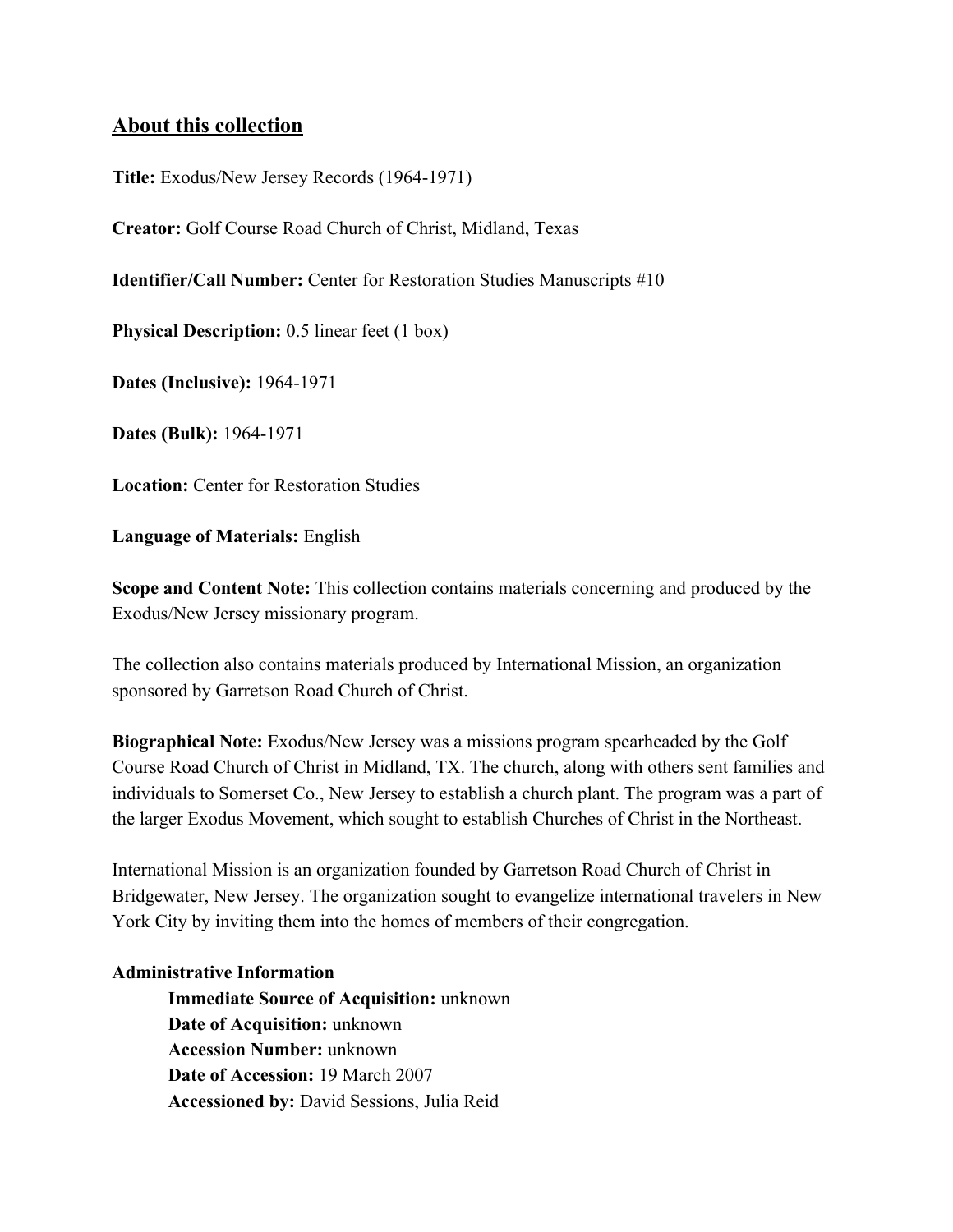**Processor and Date of Processing:** Kayla Sanderson, 30 January 2014 **Finding Aid Creator and Date:** Kayla Sanderson, Mac Ice, 31 January 2014

**Finding Aid Update:** Mac Ice and Amanda Dietz, 19 January 2019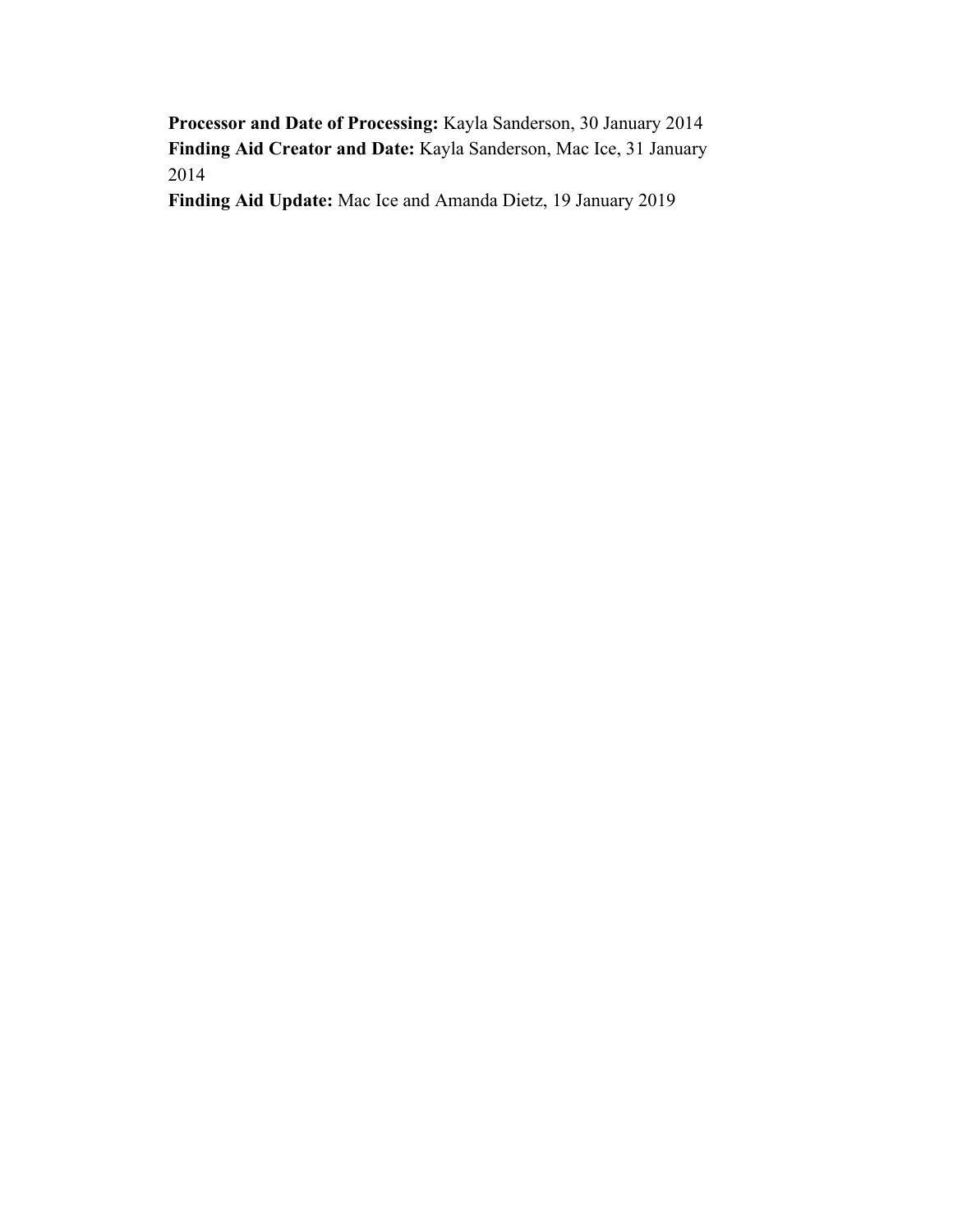## **Using this collection**

#### **Processing Status:** Processed

**Conditions Governing Access:** Materials are housed in the Abilene Christian University Special Collections and Archives, Brown Library, Abilene Christian University in Abilene, Texas and are non-circulating. Access is available during normal business hours; prior appointments are preferred.

**Conditions Governing Use:** Permission to publish, quote or reproduce items from this collection must be secured from the repository and the copyright holder.

**Preferred citation:** [identification of item], [file or folder name], Exodus/New Jersey Papers, 1964-1971. Center for Restoration Studies MS #10. Abilene Christian University Special Collections and Archives, Brown Library. Abilene Christian University, Abilene, TX.

**Copyright notice:** Unless transferred in writing to Abilene Christian University, copyright is retained by the authors of these materials, or their descendants, as stipulated by United States Copyright Law (Title 17 US Code). Researchers are responsible for using these materials in conformance with copyright law.

**Arrangement of Materials:** The collection is arranged by material type: booklets, newspaper articles, and other materials.

#### **Separated Materials:** none

#### **Subjects**

Churches of Christ -- Texas Central Church of Christ (Amarillo, TX) Golf Course Road Church of Christ (Midland, TX) Garretson Road Church of Christ (Bridgewater, NJ) International Mission Yates, Tom Clippings Ephemera Manuscripts **Newsletters**